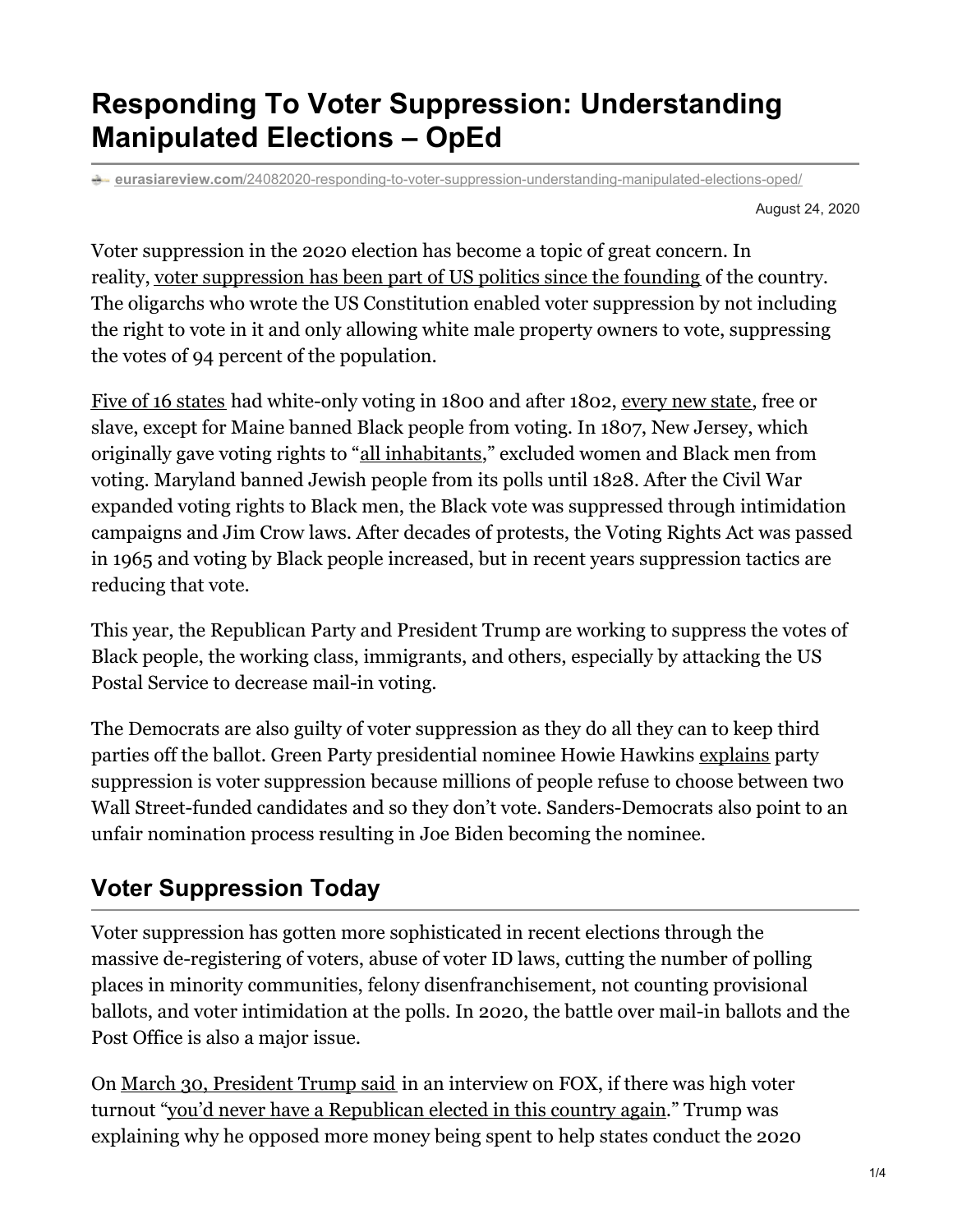election during the pandemic. More recently, Trump [floated](https://www.washingtonpost.com/politics/trump-floats-idea-of-delaying-the-november-election-as-he-ramps-up-attacks-on-voting-by-mail/2020/07/30/15fe7ac6-d264-11ea-9038-af089b63ac21_story.html?hpid=hp_hp-top-table-main_trumpelection-920am%3Ahomepage%2Fstory-ans&itid=lk_inline_manual_9) the idea of delaying the November 3 election, an idea rejected by even Republican allies and something he does not have the power to do.

Removing people from voter [registration](https://www.brennancenter.org/our-work/research-reports/purges-growing-threat-right-vote) lists has become a common practice. A Brennan Center study found that almost 16 million voters were purged from the rolls between 2014 and 2016. Jurisdictions with a history of racial discrimination, which are no longer subject to [pre-clearance](https://www.supremecourt.gov/opinions/12pdf/12-96_6k47.pdf) after the Supreme Court gutted the Voting Rights Act in Shelby County v. Holder in 2013, had a median purge rate 40% higher than other jurisdictions.

Voter ID laws have become a key tool in voter suppression. The ACLU [reports](https://www.aclu.org/news/civil-liberties/block-the-vote-voter-suppression-in-2020/) that: "Thirtysix states have identification requirements at the polls. Seven states have strict photo ID laws." Over 21 [million](https://www.aclu.org/other/oppose-voter-id-legislation-fact-sheet) U.S. citizens do not have government-issued photo identification resulting in ID laws reducing voter turnout by 2-3 percentage points, according to the US Government Accountability Office.

This year voter [intimidation](https://www.thenewcivilrightsmovement.com/2020/08/watch-trump-threatens-to-send-law-enforcement-to-polling-places-during-fox-news-interview/) is making a comeback. Trump's response to the closing night of the DNC was to tell Fox News that on election day he's going to send law enforcement, sheriffs, US Attorneys, and Attorney Generals to polling locations. While Trump has no control over sheriffs and police, making the threat is part of an intimidation campaign.

[Republicans](https://www.nbcnews.com/politics/donald-trump/gop-recruits-army-poll-watchers-fight-voter-fraud-no-can-n1217391) are recruiting an estimated 50,000 volunteers to act as "poll watchers" in November, part of a multi-million-dollar effort to control who votes. This campaign includes a \$20 million fund for legal battles as well as the GOP's first national poll-patrol operation in nearly 40 years.

Poll watchers in some states can [challenge](https://www.ncsl.org/research/elections-and-campaigns/poll-watcher-qualifications.aspx) the eligibility of voters. After the 1981 election, Democrats sued over voter intimidation and a federal ["consent](https://www.brennancenter.org/our-work/court-cases/dnc-v-rnc-consent-decree) decree" stopped the practice but the decree was [allowed](https://www.politico.com/story/2018/01/09/rnc-ballot-security-consent-decree-328995) to expire at the end of 2017, and a judge declined to extend it in 2018.

The ACLU points to some of the impacts of these voter suppression efforts and how they are targeted at people of color and youth, writing:

- Seventy percent of Georgia voters purged in 2018 were Black.
- Across the country, one in 13 Blacks cannot vote due to disenfranchisement laws.
- One-third of voters who have a disability report difficulty voting.
- Only 40 percent of polling places fully accommodate people with disabilities.
- Counties with larger minority populations have fewer polling sites and poll workers per voter.
- Six in ten college students come from out of state in New Hampshire, the state trying to block residents with out of state drivers' licenses.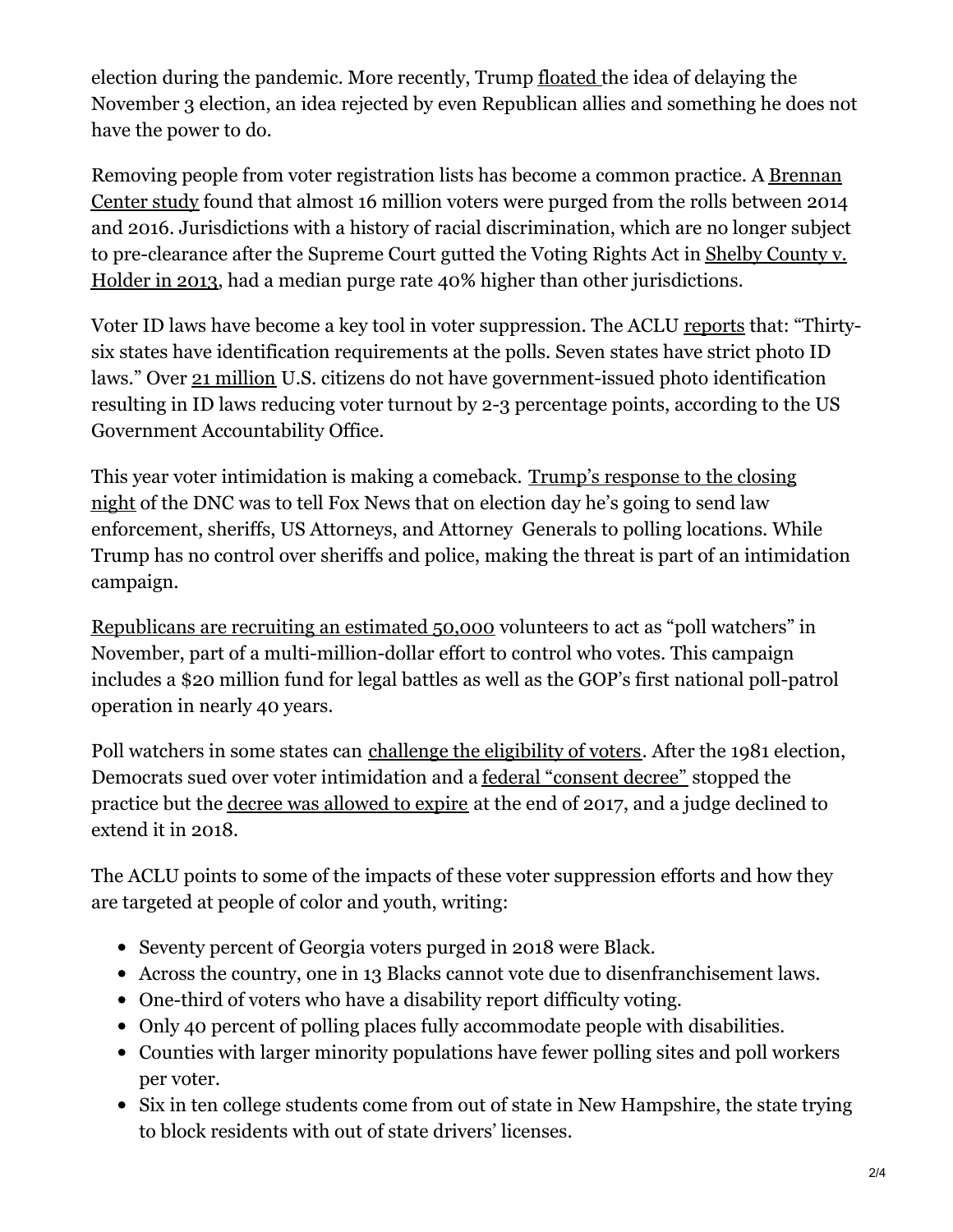## **Voting during the pandemic, mail-in voting and the Postal Service**

The COVID-19 pandemic has created new issues for voting in 2020. More people will be voting by mail. Last week, the Democrats in the House passed \$25 billion in emergency funding for the Post Office. While this is insufficient, it is opposed by President Trump. Senator Mitch McConnell may not take the issue up in the Senate, saying it is too much money and other COVID-19 relief proposals should be included in it.

Trump is also trying to undermine the ability of the Post Office to deliver ballots on time. Trump crony, Louis DeJoy, who was appointed [Postmaster](https://www.washingtonpost.com/politics/top-republican-fundraiser-and-trump-ally-to-be-named-postmaster-general-giving-president-new-influence-over-postal-service-officials-say/2020/05/06/25cde93c-8fd4-11ea-8df0-ee33c3f5b0d6_story.html) General, is a prominent Trump donor, deputy finance chairman for the Republican National Committee, and the former lead fundraiser for the Republican National Committee. DeJoy [donated](https://www.nytimes.com/2020/05/07/us/politics/postmaster-general-louis-dejoy.html) more than \$2.5 million to the Republican Party and its candidates, so he is heavily invested in a Republican electoral victory.

DeJoy fired [people](https://www.salon.com/2020/08/08/friday-night-massacre-at-us-postal-service-postmaster-general-boots-top-brass-ahead-of-election_partner/) with experience running the Postal Service on August 17, and twentythree postal executives were reassigned or displaced in a new organizational structure that centralizes power around DeJoy. He stopped overtime work and mail sorting machines and mailboxes have been removed. As a result of public pressure, he says he stopped further removals until after the election, although people are reporting finding locked mail boxes.

The Democrats, who have been [complicit](https://popularresistance.org/the-war-on-the-post-office/) with the attack on the Post Office, are paying attention now that it is affecting the election. Unfortunately, their proposal falls far short of the \$75 billion [investment](https://popularresistance.org/protect-vote-end-privatization-usps/) needed by the Postal Service, and doesn't address the long term problems created by the Congress and president in 2006 when they required the Postal Service to fund 75 years worth of pension and healthcare costs.

We need to act now because they are likely to ignore the efforts at privatization of the postal service after November. We need to demand more money for the Post Office and insist on the end of any [privatization](https://popularresistance.org/protect-vote-end-privatization-usps/) of the Postal Service so it remains a public agency serving the public good. The so-called 'Postal [Accountability](https://www.wsws.org/en/articles/2020/08/15/demo-a15.html) and Enhancement Act' of 2006, which was designed to weaken the Post Office, must be repealed. And, the Post Office should be given greater power to provide other [services](https://popularresistance.org/dont-shrink-the-us-postal-service-expand-it/) like a Postal Bank for the millions of people who do not have access to banking services.

Showing up by protesting for the Postal Service gives postal workers the power to defy the Postmaster General and speak out. Postal workers in [Washington](https://popularresistance.org/postal-workers-defy-order-to-not-restart-sorting-machines/) State are refusing to take mail sorting [equipment](https://popularresistance.org/us-postal-service-employees-ordered-not-to-speak-to-press/) offline. Postal workers have been ordered not to speak to the press so people are not aware how bad the situation is. If workers see the public is on their side, they may have the courage to speak or anonymously leak documents to the media.

## **2020 Highlights Mirage Democracy**